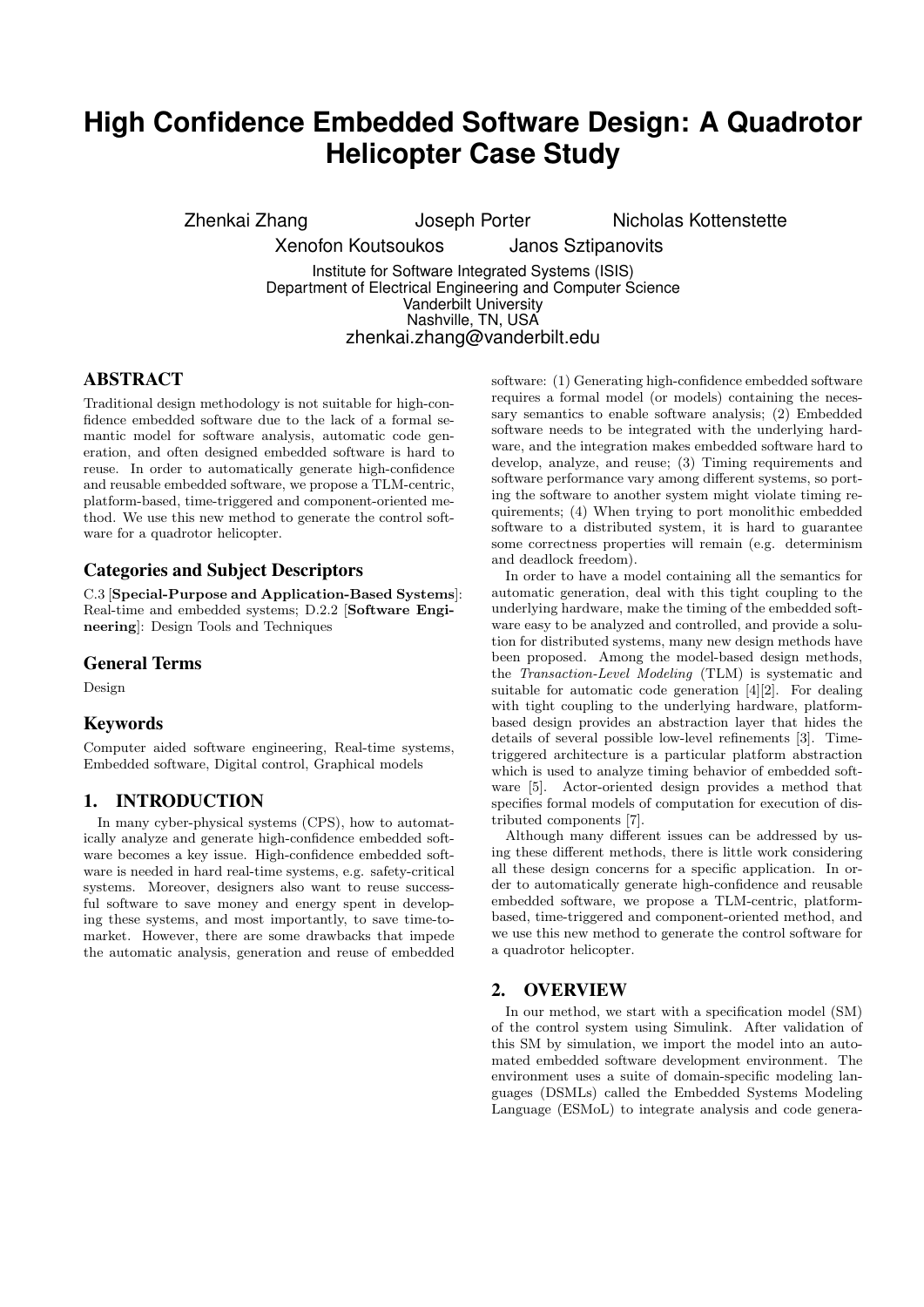

Figure 1: Design flow supported by the ESMoL language and modeling tools.

tion tools. In the ESMoL environment, we establish a TLM based on the imported SM. The TLM captures the hardware platform of the system, the mapping of tasks to the processors and messages to the communication ports, and the scheduling information of the tasks. Based on this TLM, we perform embedded software synthesis which consists of code generation and binary generation. We evaluate the binary code on the target platform to check performance with requirements.

ESMoL is a suite of DSMLs which function together as a system level design language (SLDL), providing a single multi-aspect design environment. Modeling, analysis, simulation, and code generation are all related to a single design model. The design language is specific to distributed embedded control systems, and is described in [9]. We follow the design flow shown in Fig. 1.

Step 1 is to specify the control system's functionality in the Simulink environment. After validation of this control system design, the model can be imported automatically into the ESMoL environment. The Simulink model will become a synchronous dataflow (SDF) model, and each subsystem in the Simulink model becomes an actor in the SDF model [8]. ESMoL model references to imported Simulink blocks become the functional specifications for instances of software components in a logical SDF model. C code fragments may also be used to specify component functionality. Component ports (shown in Fig. 2) represent instances of data message types. These types are defined as structures with individual data fields to which Simulink data ports can be mapped. These relations describe the marshaling, demarshaling, and transfer of data between software components [9].

Step 2 is to specify the logical software architecture which captures data dependencies between software component instances independent of their distribution over different processors.

Step 3 is to define hardware platforms hierarchically as hardware units with ports for interconnections. Primitive components include processing nodes and communication buses. Behavioral semantics for these network models come from the underlying time-triggered architecture. The timetriggered platform provides services such as deterministic execution of replicated components and timed message-passing. Model attributes for hardware also capture timing resolution, overhead parameters for data transfers, and task context switching times [9].

Step 4 is to set up a deployment model by mapping software components to processing nodes, and data messages to communication ports. The deployment model captures the assignment of component instances as periodic tasks running on a particular processor. In ESMoL a task executes on a processing node at a single periodic rate. All components within the task execute synchronously. Message ports on component instances are assigned to hardware interface ports in the model to define the media through which messages are transferred [9].

Step 5 is to establish a timing model by attaching timing parameter blocks to components and messages. For the time-triggered case the configuration parameters include execution period and worst-case execution time. The execution model also indicates which components and messages will be scheduled independently, and which will be grouped into a single task or message object [9].

The TLM scheduling information is added in steps 6–9. Step 6 translates an ESMoL model into the simpler ES-MoL Abstract model using the Stage 1 model transformation described in [9]. Step 7 is to use the equivalent model in ESMoL Abstract to generate a scheduling problem specification according to a template. In step 8 a tool called SchedTool solves the generated scheduling problem. Step 9 is to import the results back into the ESMoL model and write them to the appropriate objects. For more details, please refer to [9]. Step 10 is to generate the corresponding C code, which will be described in next section.

## 3. MODELING AND CODE GENERATION

We use the above approach to design and implement the embedded software for a quadrotor helicopter. Quadrotor helicopters are agile aircraft which are lifted and propelled by four rotors. Because their attitude dynamics change so quickly, it is difficult if not impossible for a human to successfully fly and maneuver such vehicles [6]. Thus, these aircraft need an automated control system to help them fly. The controller, software and hardware design domains are highly specialized and conceptually incompatible. For example, control theory deals with a continuous system, software design is for a discrete environment, and computing hardware must deal with both. This makes effectively and efficiently implementing such a high-confidence embedded control system significantly difficult.

#### 3.1 Simulink Control System Model

The control design for the quadrotor helicopter is intro-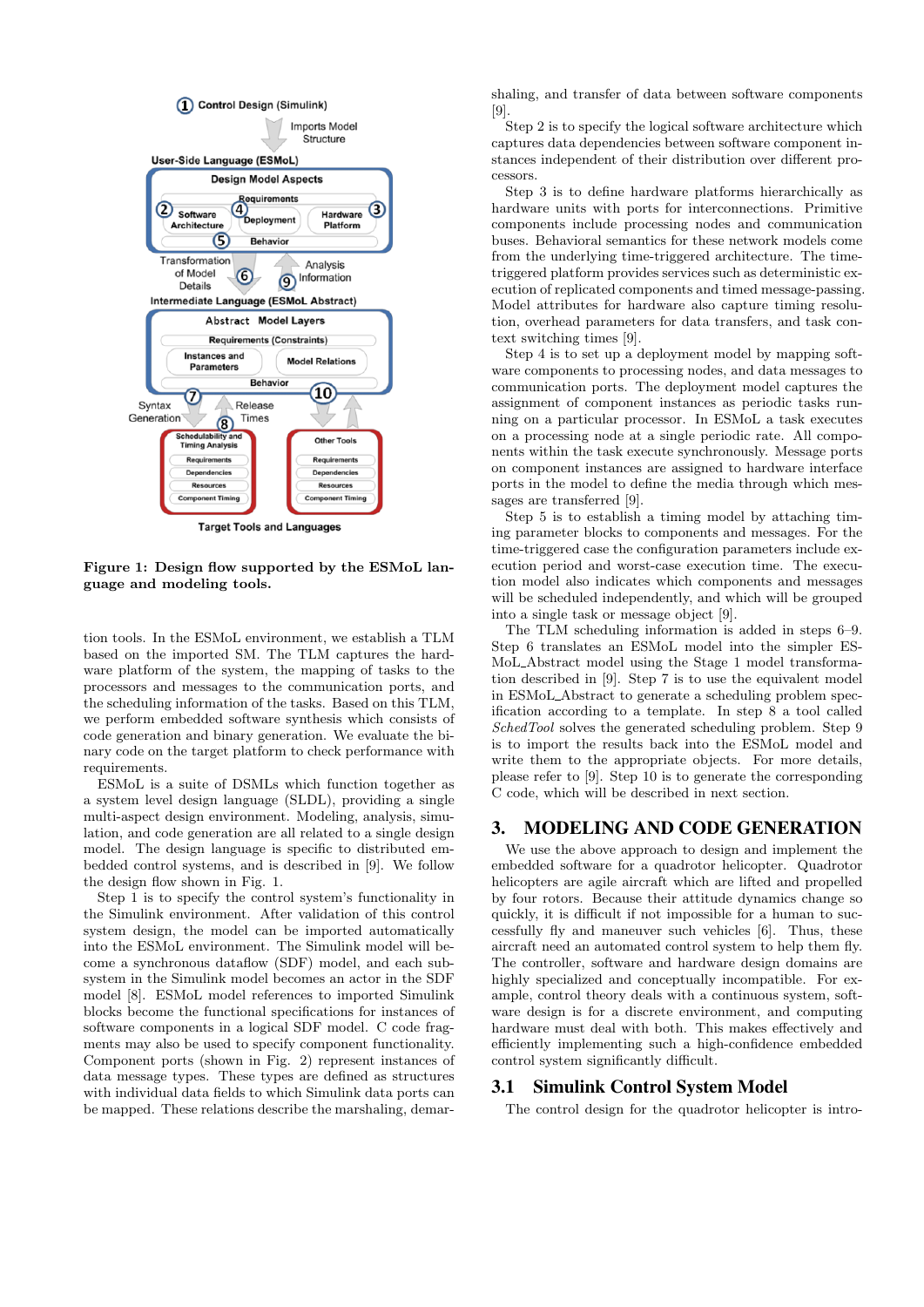

Figure 2: The logical software architecture for quadrotor's control system.

duced in [6], which uses passive attitude control. Specifically, two linear proportional derivative (PD) controllers are used, an inner loop and an outer loop. The outer loop controller is a "fast" PD inertial controller and the inner loop is a "fast" PD attitude controller.

The on-board sensors include a GPS and an IMU. In the Simulink model we do not capture the behavior and interfaces of the particular sensor chips, so their receiving message types are modeled not specifically but universally. The controller takes x, y, and z coordinates instead of longitude, latitude and height as position, so a specific subsystem Sensor\_Convert is added to make the conversion. The  $Outer\_Loop$  subsystem is for inertial position control and Inner\_Loop is for attitude control. Reference\_Handler is used to receive and handle destinations, and *Plant\_Dynamics* is used to simulate the behavior (not realized as a software component).

#### 3.2 Logical Software Architecture

Fig. 2 shows logical data dependencies between software component instances. There are 7 components needed: Sensor\_Convert, Reference\_Handler, Inner\_Loop and Outer\_Loop are all specified as Simulink subsystems; UBlox\_Parser is for parsing the GPS data, *IMU\_Parser* is for parsing the IMU sensor data and HL2LL is for coding the command data that can be sent to the actuators.

To establish functional determinism and deadlock freedom, we analyze the imported Simulink blocks in the logical architecture model as a SDF model. SDF guarantees that each actor (corresponding to a subsystem in the Simulink model) can fire at any time only if its input tokens (corresponding to messages) are available on its incoming arcs. In order to extend the execution semantics to include timing determinism while maintaining the benefits of synchronous execution implied by SDF, we employ a time-triggered model of computation (MoC). On a single processor we use a simple static task schedule without preemption. This allows us to implement a very simple scheduler which we can easily verify to ensure that deadlines are not missed due to task interference. In the case of a serious fault the scheduler could still miss a deadline, but failover to another controller is the only available recovery option. We have not yet implemented fault detection and recovery. The time-triggered MoC preserves function determinism and deadlock freedom



Figure 3: The hardware platform model of AscTec Hummingbird AutoPilot.



Figure 4: The deployment model of control system's software components.

of the SDF during distributed execution, as the actors all fire only at the scheduled times.

## 3.3 Hardware Platform Model

The quadrotor helicopter that we use is named AscTec Hummingbird AutoPilot from Ascending Technologies Company [1]. The quadrotor's hardware architecture is based on Philips LPC2146. Fig. 3 illustrates the hardware platform model. The processor LPC2146 is based on an ARM7TDMI-S CPU with two UARTs, SPI, SSP, and other peripherals. The peripherals are modeled in the diagram as objects connecting the input and output ports on the processor to the object representing the plant dynamics. A GPS device is connected through UART1, and a Zigbee module used to receive reference is connected via UART0. The IMU and actuators are connected through SSP. Each device can be configured by setting the Configuration attribute of the model object representing the device channel.

## 3.4 Deployment Model

In our case study, the model assigns each software component to its own task. In Fig. 4 the dashed connection from a component to a node reference represents an assignment of that component to run as a task on the node. The port connections represent the hardware channel through which that particular message will travel. Local data dependencies are not specified here, as they are represented in the logical software architecture. IChan (Input Channel) and OChan (Output Channel) objects on the node can also be connected to message objects on a component. These connections represent the flow of data from the physical environment through sensors (IChan objects) or the flow of data back to the environment through actuators (OChan objects).